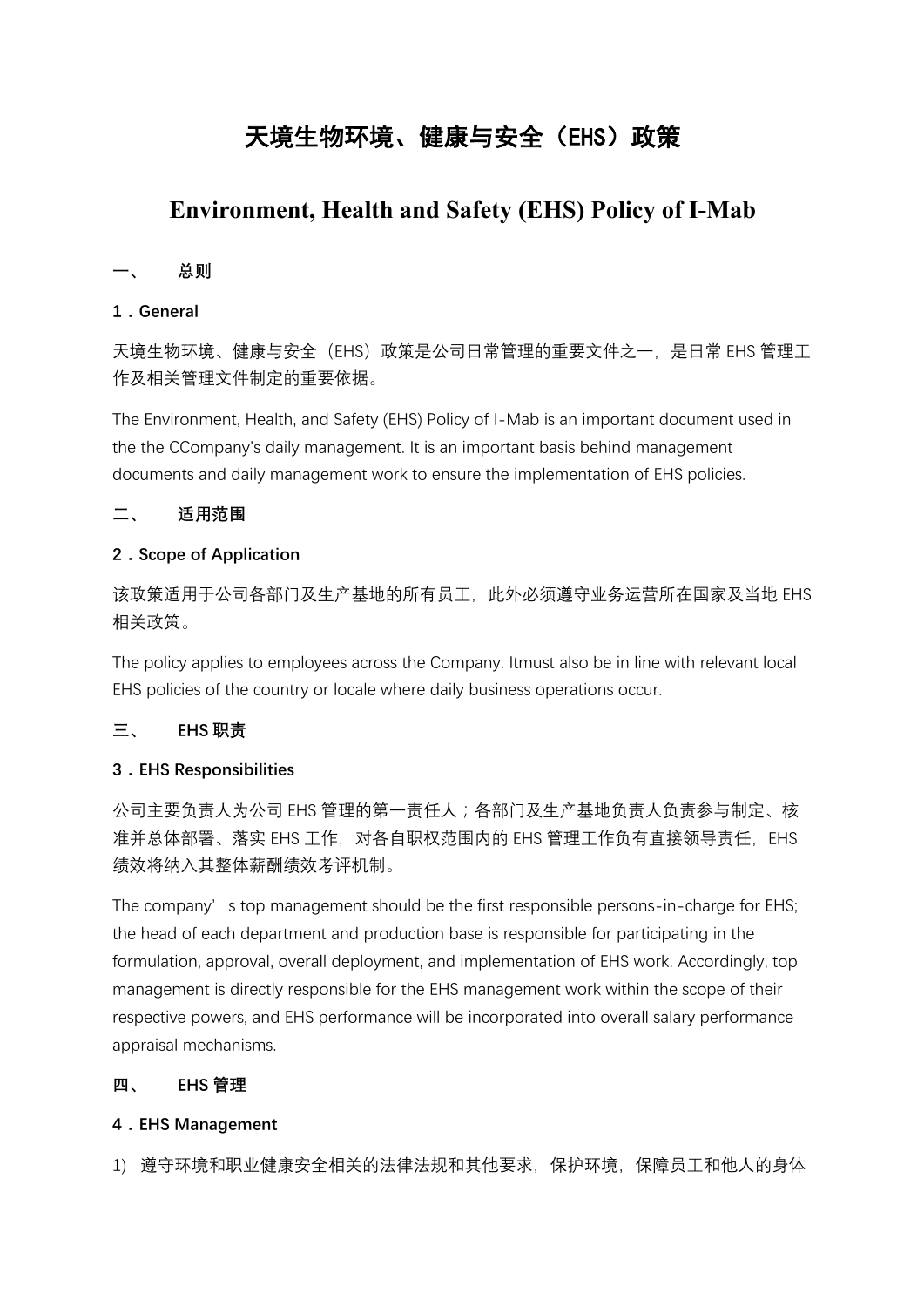健康;

Comply with environmental and health & safety related laws, alongside other requirements including environmental protection measures, ensuring the health & safety of employees and their families health & safety.

2) 严格落实法规要求保障的安全投入,优化资源配置,确保符合健康安全与环境的要求;

Strictly implement investment in safety as required by laws and regulations, optimize resource allocation, and ensure compliance with health, safety, and environmental requirements;

3) 制定环境和职业健康安全管理目标,持续改进 EHS 绩效;

Formulate management objectives to achieve environmental and occupational health & safety goals as well as continuously improve EHS performance;

4) 面向业务运营的所有环节, 在环境、健康与安全管理系统框架内, 制定并持续完善环境管 理体系,包括废水、气体排放、噪声及废弃物在内的的管理程序以及防泄漏程序;

For all lines of business operations, for environmental considerations, within the framework of a health and safety management system, to continue to improve environmental management systems in place, including for wastewater, gas emissions, noise and waste management producers as well as anti-leakage procedures;

5) 生产环节选用环境友好型包装及生产工艺,减少生产环节的有害及无害废弃物排放;

Use environmentally friendly packaging and production techniques in the production process to reduce the discharge of hazardous and non-hazardous waste in the production process;

6) 全面落实能源管理体系,优先采用高能效设施设备,实现能源精细化管理,减少各类能源 的使用;

Fullymplement the energy management system, prioritize the use of energy-efficient facilities and equipment, focus on refined energy management, and reduce the use of various types of energy;

7) 持续开展 EHS 风险辨识, 消除各类安全隐患, 为员工提供安全、清洁的工作环境, 最大限 度地保障员工的健康与安全;

Continue to identify EHS risks, eliminate various safety hazards, provide employees with a safe and clean work environment, and maximize the protection of employees' health and safety;

8) 通过开展安全教育培训,提高员工及供应商的安全意识和安全技能,实验及生产部门相关